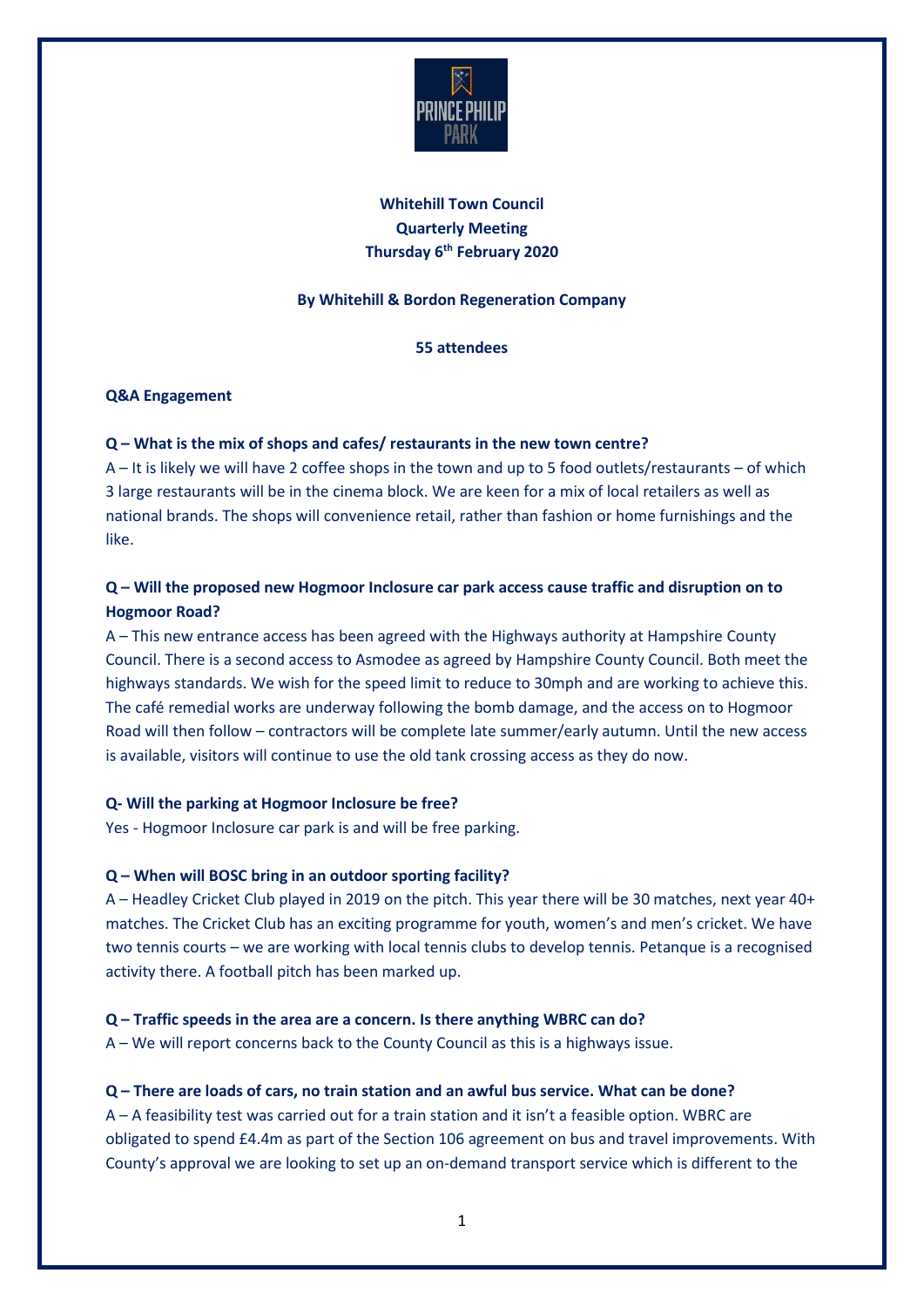no.28 bus service which is now an on-demand service.

<https://www.hants.gov.uk/news/1412020Bordon28bustaxishare> Our proposals are a long-term solution to connect residents in Whitehill & Bordon. It is a demand responsive service using cars and shuttles (7 seaters) connected by way of a transport app.

We will need to improve mobile coverage in the town, and we are at the funding stage to raise funds to do this. Journeys will focus initially on rail stations and transport hubs.

We will mirror the pricing structure of buses and bus passes will be recognised. We will optimise services as the town evolves.

The Section 106 agreement ensures we have a legal obligation to commit to this service on a longterm basis. The town will grow to over 26,000 people and this demand services will ramp up and be scoped as it grows.

This is a new innovative offering. There is no other viable option. The app will be very simple to use. There will be a call centre offering for those don't use smartphones

**Q – How will patients from near the Chase Hospital and Forest Surgery get to the Health Hub?** A – The timeline for the transport solution will be set up to open in line with the town centre – i.e. end 2020.

## **Q – How you the Health Hub be able to expand to cope with 21,000 patients when there is a shortage of junior doctors?**

A - The Health Hub is an exemplar scheme for the NHS as part of its Healthy New Town programme. A vibrant Health Hub will provide a catalyst for junior doctors to come into the town and be part of the GP surgery operating there. It is intended that the Chase pharmacy will move across to the Health Hub too.

#### **Q – When will we see plans for the Health Hub?**

A - We are going through a consultation process and design workshops with doctors, pharmacists and Southern Health Foundation Trust at the moment. There will be a consultation event for the community in late March/ early April. The planning application will made after that in April or May 2020.

## **Q – How will disabled people get to the health hub/hospitals?**

A – The new transport offering will allow for disabled travel to the health hub and to Basingstoke Hospital.

#### **Q – There is no elderly type housing in the new development. Why?**

A – There will be a care home, it's on our masterplan for the town centre. Preliminary work is happening, and we are scoping the size of the facility in terms of number of spaces.

**Q – What is BOSC Village?**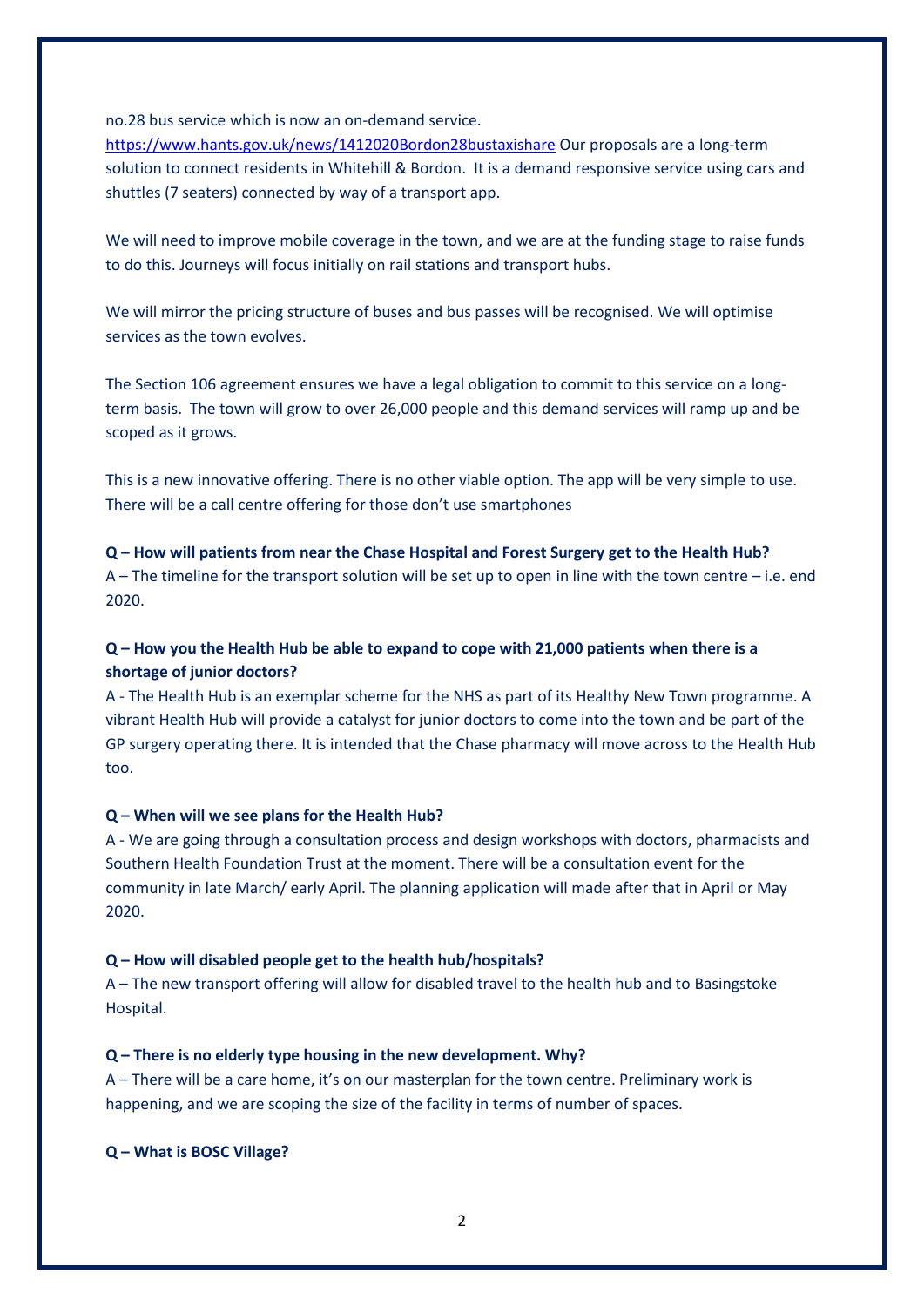A – A development of new homes around BOSC Village. We have a consultation 30<sup>th</sup> May. The military cemetery will stay as part of those plans.

#### **Q – In terms of safeguarding how will the transport fair?**

A – We will work with local transport operators that will adhere to guidelines, regulatory requirements and licence arrangements.

#### **Q – How will we make the town centre sustainable in terms of parking?**

A – The first two hours will be free. We will then charge competitive rates like other local town centres. Phase 1 will have more than 800 car parking spaces. 150 spaces for the leisure centre. There will be dedicated parking for the heath hub. We will ensure there is disabled parking close to the health hub plus ambulance access.

#### **Q – With regard to anti-social behaviour, how is this being addressed?**

A – We are working closely with community groups and schools to tackle this. If you see any anti-social behaviour, please report to 111. You can also call the WBRC office during office hours (01420 489 060) regarding anti-social behaviour in Hogmoor Inclosure.

# **Q – What will happen to the current town centre of Bordon when the 'new' area opens? We don't want more poverty, mental health issues and neglect in the old part of the town.**

A – We are working closely with the local councils and local organisations to ensure this doesn't happen. We have set up with East Hampshire District Council the Whitehill & Bordon Community Trust to focus on problems in the wider community and ensure that the whole town can benefit from the growth of the town. We are working with the churches too to bolster youth services in the town and create a youth café/youth centre.

#### **Q – Will the Forest Centre be regenerated? Could it be utilised for young people?**

A – This is owned privately. WBRC don't know what the plans are for this centre.

#### **Q – Are there facilities for youngsters?**

A – We will have a new community centre on Budds Lane sited where the old Mustangs building stands. It will host a youth café. New sports facilities are available in the town including the BOSC cricket and tennis facilities as well as the great facilities at Oakmoor School. The Phoenix also has a series of events focused on young people including Games Fest. We also have a events programme and there will be more events planned in future.

#### **Q – What is the timescale for the new building at Mustangs?**

A – The plans will be ready in May. There will be a consultation in Autumn.

#### **Q – Will there be a museum?**

A – We are working with Woolmer Forest Heritage Society to create an arts and heritage centre to showcase the history. We are working with the army to commemorate their activities too.

### **Q – Will the Leisure Centre be accessible from Chalet Hill?**

A – Yes there will be one, if not two accesses